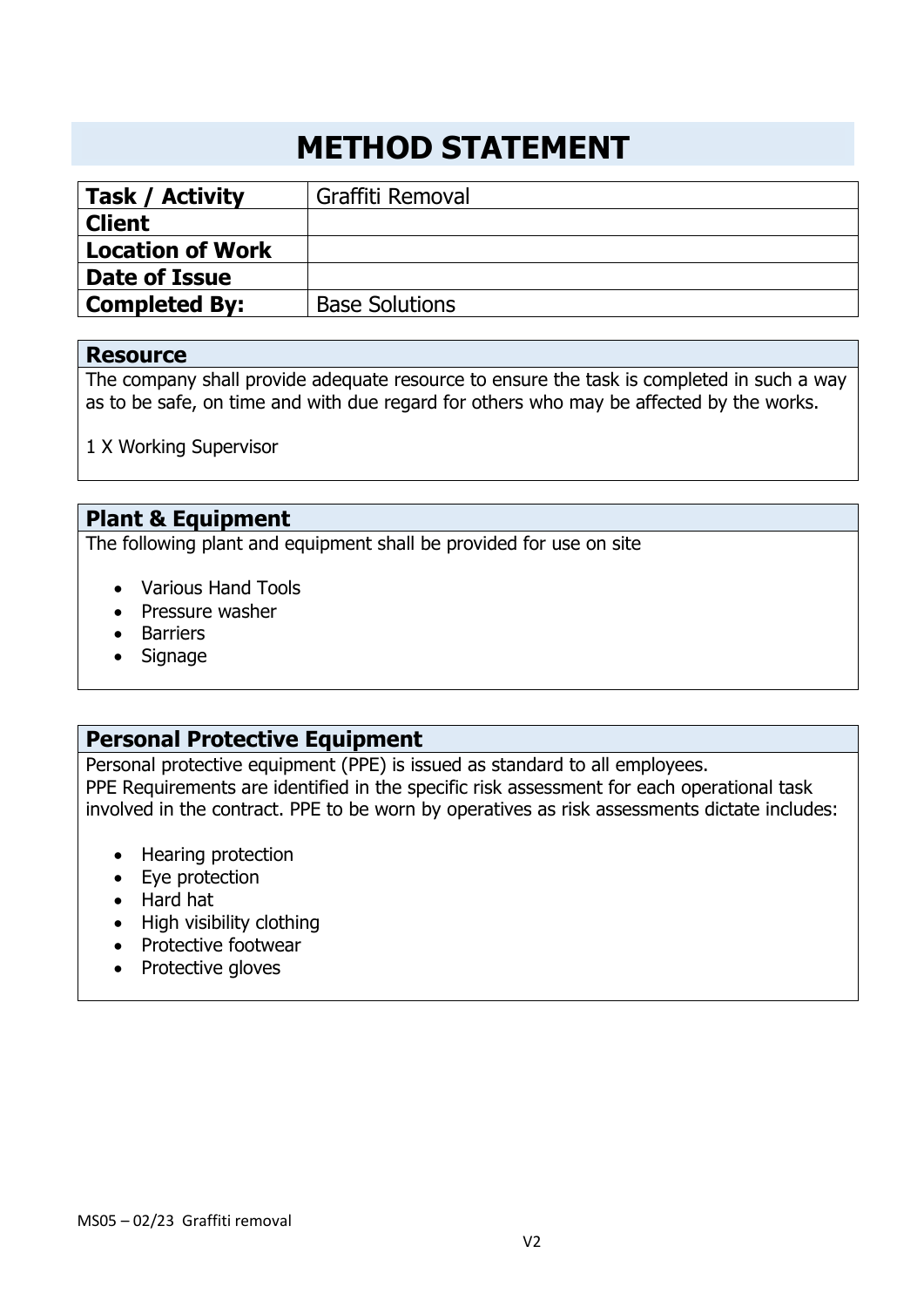## **Materials**

• Cleaning agent as per requirements

## **Site Set Up**

- The entire work areas shall be clearly identified.
- Safe access / egress routes shall be identified for emergency purposes.
- Barriers and signage erected as necessary

#### **Execution of Works**

- Attend site and park vehicle in safe location without causing an obstruction
- Erect barriers and signage as per site set up requirements
- Apply cleaning agent as necessary. Method of application decided at location
- Allow cleaning agent to penetrate for recommended time
- Perform test wash / proceed or allow additional time
- Wash area ensuring overspray is kept to a minimum
- Pay attention to water run off
- Remove barriers and signage
- Check area and leave in a safe condition prior to hand over to client

#### **Risk Assessments**

The supervisor / team leader will be in possession of all task and site specific risk assessments for this project. He will have ensured that all members of the team have been either briefed on them or had the opportunity to read through them. The team are fully aware of the legal obligations placed upon them to comply in full with the control measures and strategies set down in all assessments and statements effecting their operations.

The client is requested upon the receipt of this method statement and prior to the arrival on site of the team, to inform all other contractors and operatives on site who will be in the vicinity of our operations.

#### **Emergency Issues**

Where practical, a minimum of a qualified one day appointed person (First Aid) will be available. The person will upon arrival at the site identify themselves to the site manager / agent. They will further familiarise themselves with the first aid procedures for the site.